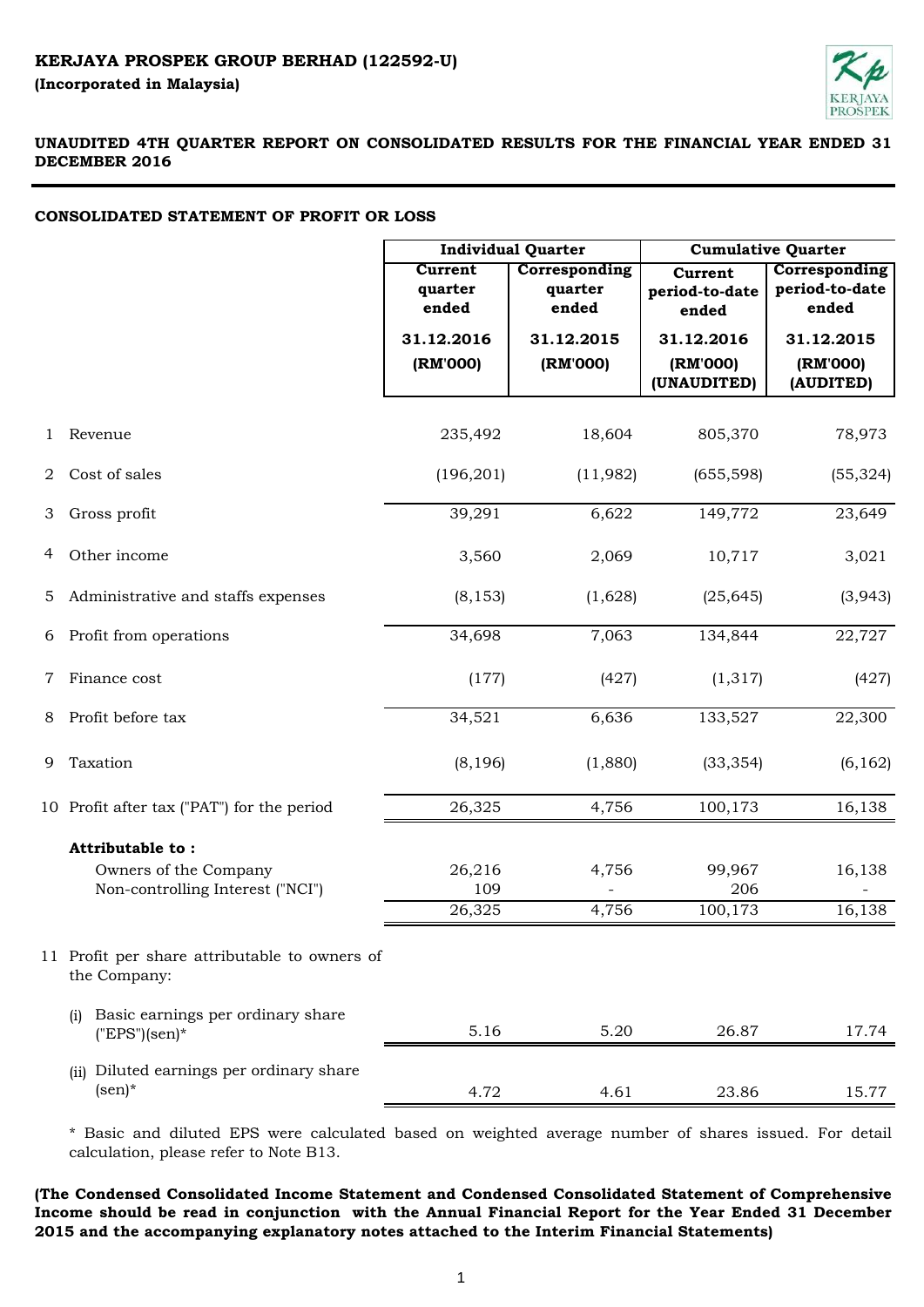

|              |                                            | <b>Individual Quarter</b>   |                                   | <b>Cumulative Quarter</b>          |                                          |  |
|--------------|--------------------------------------------|-----------------------------|-----------------------------------|------------------------------------|------------------------------------------|--|
|              |                                            | Current<br>quarter<br>ended | Corresponding<br>quarter<br>ended | Current<br>period-to-date<br>ended | Corresponding<br>period-to-date<br>ended |  |
|              |                                            | 31.12.2016                  | 31.12.2015                        | 31.12.2016                         | 31.12.2015                               |  |
|              |                                            | (RM'000)                    | (RM'000)                          | (RM'000)<br>(UNAUDITED)            | (RM'000)<br>(AUDITED)                    |  |
|              |                                            |                             |                                   |                                    |                                          |  |
| $\mathbf{1}$ | PAT for the period                         | 26,325                      | 4,756                             | 100,173                            | 16,138                                   |  |
| 2            | Other Comprehensive Expense:               |                             |                                   |                                    |                                          |  |
|              | - Foreign currency translation differences | 16                          | 14                                | 13                                 | (1)                                      |  |
| 3            | Total comprehensive income for the period  | 26,341                      | 4,770                             | 100,186                            | 16,137                                   |  |
|              | Attributable to:                           |                             |                                   |                                    |                                          |  |
|              | Owners of the Company                      | 26,232                      | 4,770                             | 99,980                             | 16,137                                   |  |
|              | Non-controlling Interest ("NCI")           | 109                         |                                   | 206                                |                                          |  |
|              |                                            | 26,341                      | 4,770                             | 100,186                            | 16,137                                   |  |

## **CONSOLIDATED STATEMENT OF PROFIT OR LOSS AND OTHER COMPREHENSIVE INCOME**

**(The Condensed Consolidated Income Statement and Condensed Consolidated Statement of Comprehensive Income** should be read in conjunction with the Annual Financial Report for the Year Ended 31 December 2015 and the **accompanying explanatory notes attached to the Interim Financial Statements)**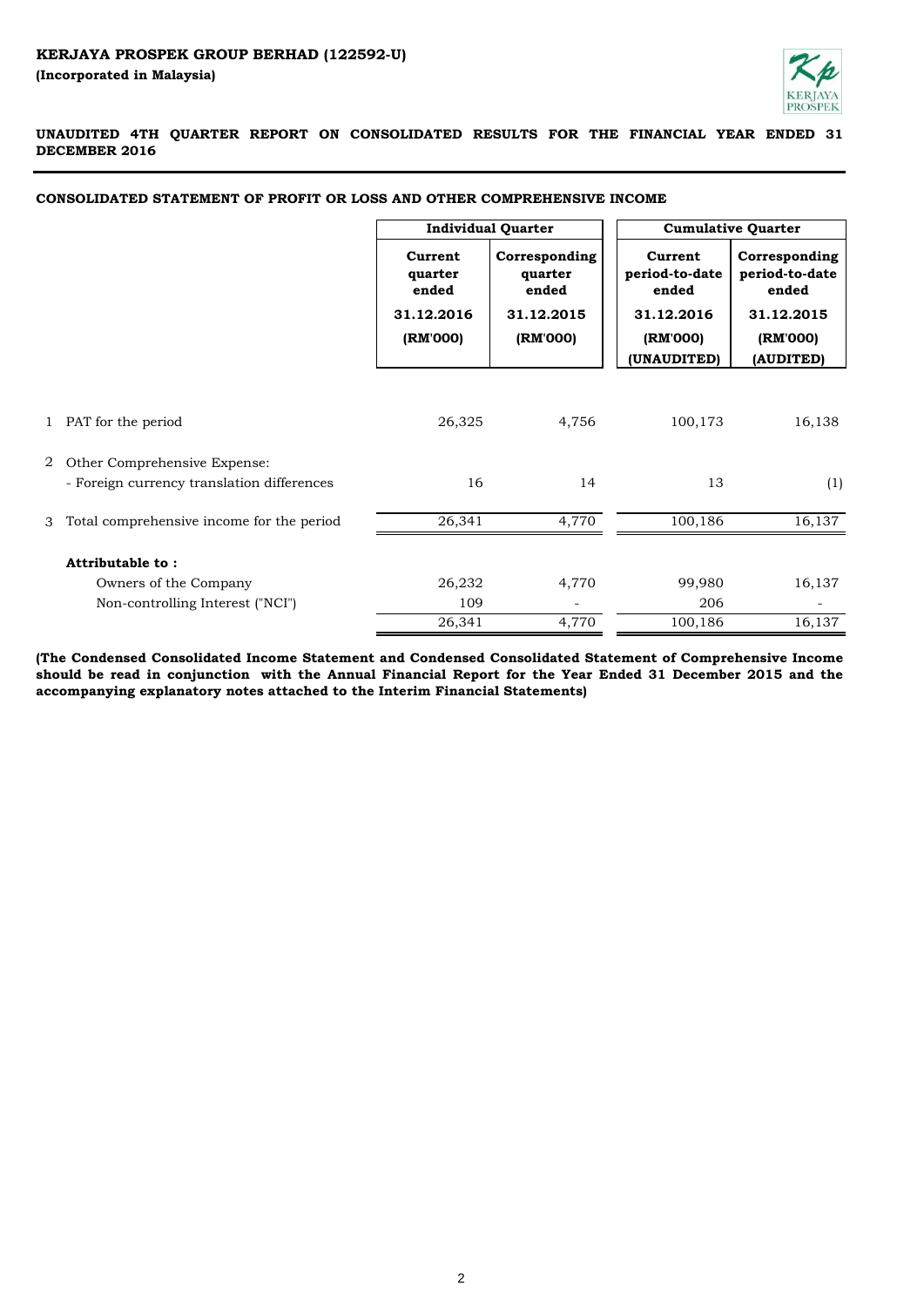**(Incorporated in Malaysia)** 



# **UNAUDITED 4TH QUARTER REPORT ON CONSOLIDATED RESULTS FOR THE FINANCIAL YEAR ENDED 31 DECEMBER 2016**

# **CONSOLIDATED STATEMENT OF FINANCIAL POSITION**

|                                                             | As at<br>31.12.2016<br>(RM'000)<br>(UNAUDITED) | As at<br>31.12.2015<br>(RM'000)<br>(AUDITED) |
|-------------------------------------------------------------|------------------------------------------------|----------------------------------------------|
| <b>ASSETS</b>                                               |                                                |                                              |
| <b>Non Current Assets</b>                                   |                                                |                                              |
| Property, Plant and Equipment                               | 118,060                                        | 6,893                                        |
| <b>Investment Properties</b>                                | 7,475                                          | 3,725                                        |
| Other Investments                                           | 43                                             | 43                                           |
| Intangible Assets                                           | 86                                             | 31                                           |
| Goodwill                                                    | 353,134                                        |                                              |
| <b>Trade Debtors</b>                                        | 113,319                                        | 7,656                                        |
|                                                             | 592,117                                        | 18,348                                       |
| <b>Current Assets</b>                                       |                                                |                                              |
| Inventories                                                 | 55,491                                         | 45,915                                       |
| <b>Trade Debtors</b>                                        | 254,076                                        | 66,628                                       |
| Accrued billings due to property development                | 6,886                                          | 9,141                                        |
| Other Assets, Debtors and Deposits                          | 37,791                                         | 6,504                                        |
| <b>Tax Recoverables</b>                                     | 450                                            | 73                                           |
| <b>Fixed Deposits</b>                                       | 60,940                                         |                                              |
| Cash and Bank Balances                                      | 71,490                                         | 11,796                                       |
|                                                             | 487,124                                        | 140,057                                      |
| <b>TOTAL ASSETS</b>                                         | 1,079,241                                      | 158,405                                      |
| <b>EQUITY AND LIABILITIES</b>                               |                                                |                                              |
| <b>Equity Attributable to Equity Holders of the Company</b> |                                                |                                              |
| Share Capital                                               | 254,532                                        | 45,861                                       |
| Share Premium                                               | 330,009                                        | 375                                          |
| <b>Other Reserves</b>                                       | 309                                            | 296                                          |

Redeemable Convertible Preference Shares Accumulated Profit

**Non-controlling Interest** 

**Total Equity** 

|              | 330,009 | 375     |
|--------------|---------|---------|
|              | 309     | 296     |
| res ("RCPS") | 36,523  |         |
|              | 141,475 | 61,787  |
|              | 762,848 | 108,319 |
|              | 536     |         |
|              | 763,384 | 108,319 |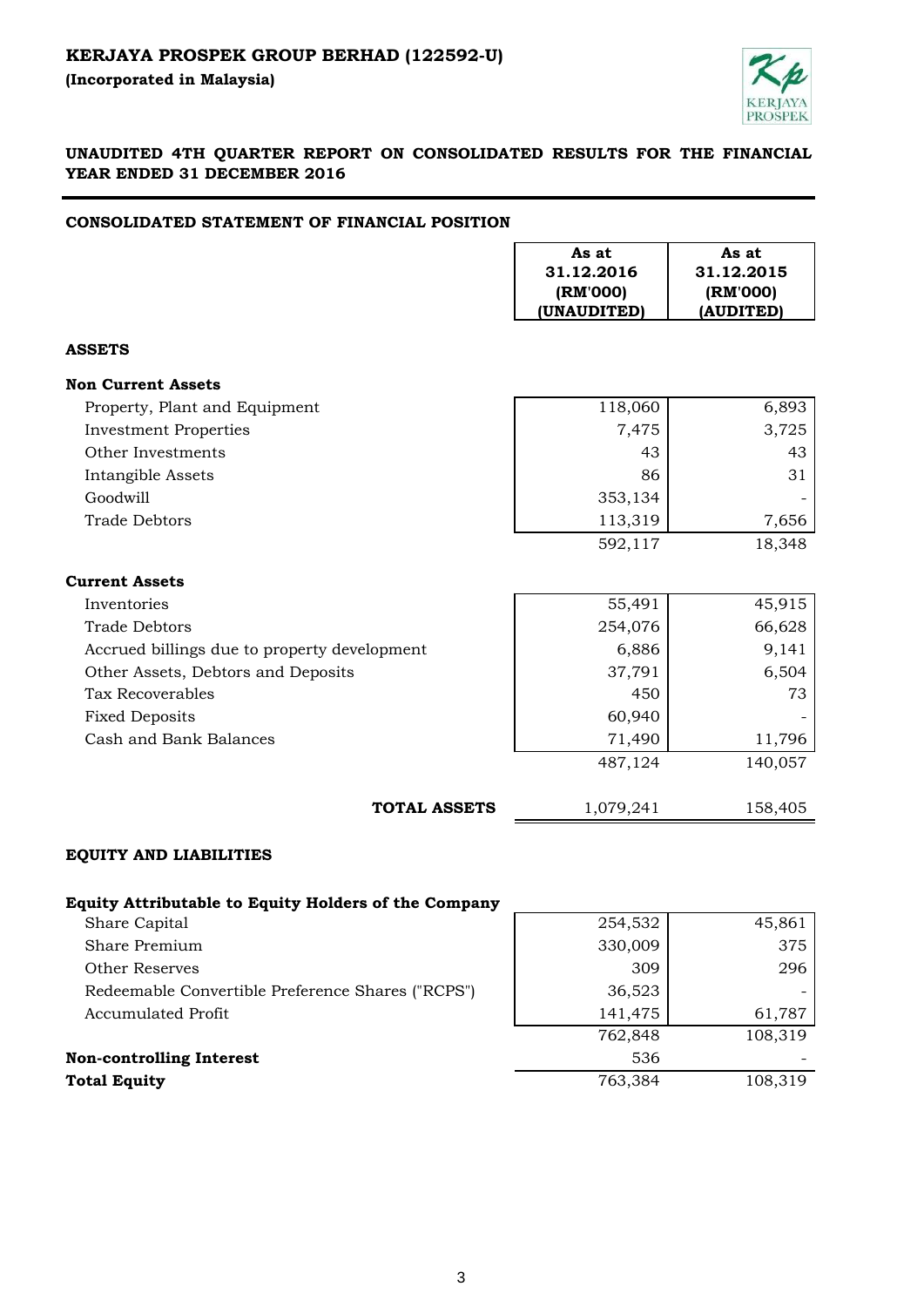**(Incorporated in Malaysia)** 



# **UNAUDITED 4TH QUARTER REPORT ON CONSOLIDATED RESULTS FOR THE FINANCIAL YEAR ENDED 31 DECEMBER 2016**

# **CONSOLIDATED STATEMENT OF FINANCIAL POSITION (CONT'D)**

| <b>Non Current Liabilities</b>                                                                               |           |         |
|--------------------------------------------------------------------------------------------------------------|-----------|---------|
| <b>Trade Payables</b>                                                                                        | 66,413    | 3,218   |
| <b>RCPS</b>                                                                                                  | 2,105     |         |
| Deferred tax liabilities                                                                                     | 7,070     | 509     |
|                                                                                                              | 75,588    | 3,727   |
| <b>Current Liabilities</b>                                                                                   |           |         |
| <b>Trade Payables</b>                                                                                        | 217,710   | 28,306  |
| Other Payables, Accruals and Liabilities                                                                     | 13,087    | 5,216   |
| <b>Borrowings</b>                                                                                            | 4,836     | 11,195  |
| Provision for Taxation                                                                                       | 4,636     | 1,642   |
|                                                                                                              | 240,269   | 46,359  |
| <b>Total Liabilities</b>                                                                                     | 315,857   | 50,086  |
| TOTAL EQUITY AND LIABILITIES                                                                                 | 1,079,241 | 158,405 |
| Net assets per share attributable to owners of the<br>Company (based on ordinary shares of RM0.50 each) (RM) |           |         |

1.50 1.19

**(The Condensed Consolidated Statement of Financial Position should be read in conjunction with the Annual Financial Report for the Year Ended 31 December 2015 and the accompanying explanatory notes attached to the Interim Financial Statements)**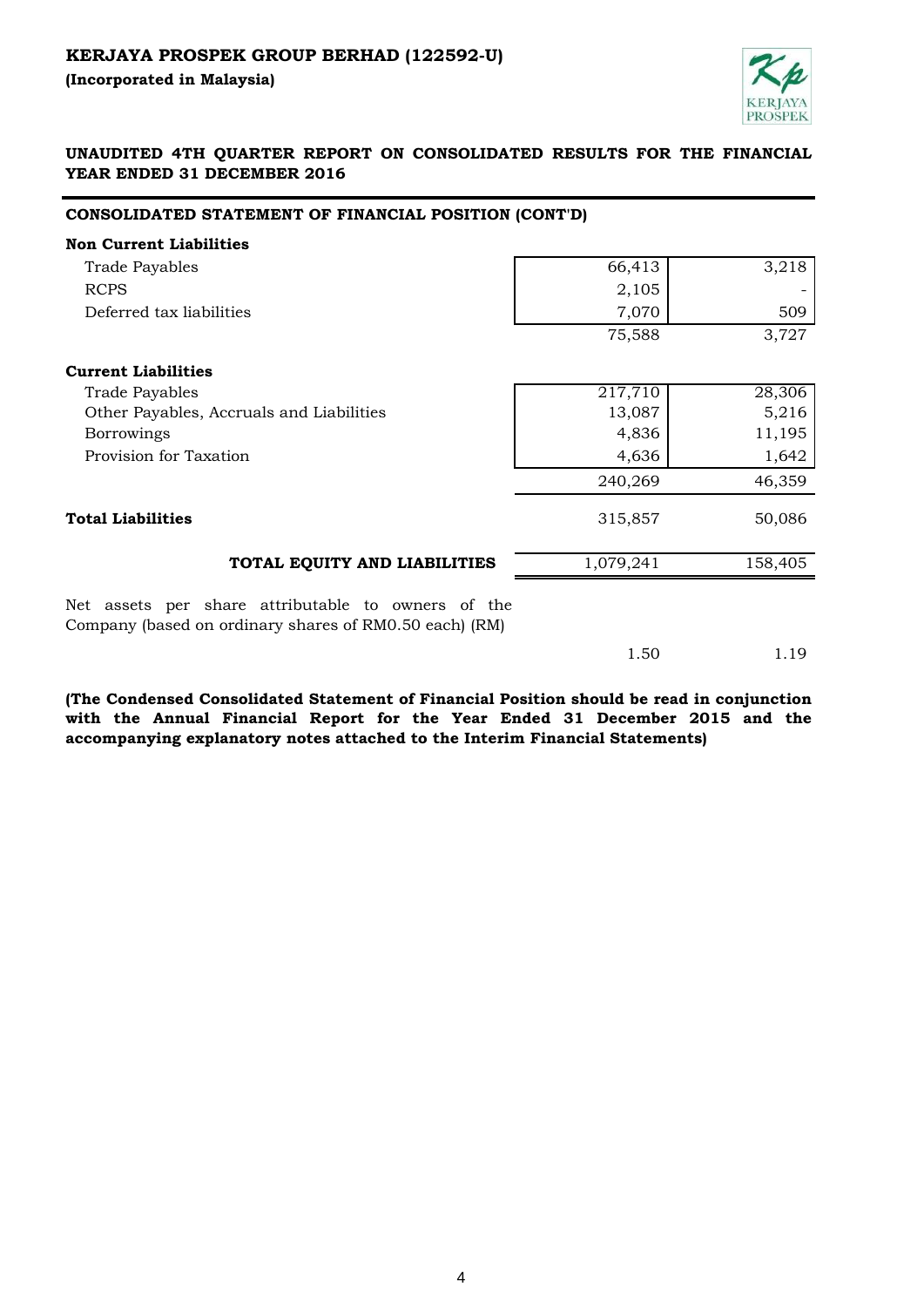

### **CONSOLIDATED STATEMENTS OF CHANGES IN EQUITY**

|                                                                                                                                        | Attributable to Equity Holders of the Company |                                          |                                           |                              |                                                |                                                 |                                  |
|----------------------------------------------------------------------------------------------------------------------------------------|-----------------------------------------------|------------------------------------------|-------------------------------------------|------------------------------|------------------------------------------------|-------------------------------------------------|----------------------------------|
|                                                                                                                                        |                                               |                                          |                                           |                              |                                                |                                                 |                                  |
|                                                                                                                                        | <b>Share</b><br>Capital<br><b>RM'000</b>      | <b>Share</b><br>Premium<br><b>RM'000</b> | Other<br><b>Reserves</b><br><b>RM'000</b> | <b>RCPS</b><br><b>RM'000</b> | Accumulated<br><b>Profits</b><br><b>RM'000</b> | Non<br>Controlling<br>Interest<br><b>RM'000</b> | Total<br>Equity<br><b>RM'000</b> |
| <b>12 MONTHS PERIOD ENDED 31</b><br>DECEMBER 2016                                                                                      |                                               |                                          |                                           |                              |                                                |                                                 |                                  |
| Balance as at 1 January 2016                                                                                                           | 45,861                                        | 375                                      | 296                                       |                              | 61,787                                         |                                                 | 108,319                          |
| Total Comprehensive Income for the<br>period                                                                                           | $\overline{\phantom{a}}$                      |                                          | 13                                        |                              | 99,967                                         | 206                                             | 100,186                          |
| Dividend paid                                                                                                                          |                                               |                                          |                                           |                              | (20, 279)                                      |                                                 | (20, 279)                        |
| Issuance of shares pursuant to<br>- Warrants exercised<br>- Acquisition of subsidiaries<br>- Private Placement<br>- Conversion of RCPS | 1,723<br>18,448<br>50,000<br>138,500          | 1,309<br>24,352<br>125,200<br>182,820    |                                           | 357,843<br>(321, 320)        |                                                | 330                                             | 3,032<br>400,973<br>175,200      |
| Share issuance expenses                                                                                                                | $\qquad \qquad \blacksquare$                  | (4,047)                                  |                                           |                              |                                                |                                                 | (4,047)                          |
| Balance as at 31 December 2016                                                                                                         | 254,532                                       | 330,009                                  | 309                                       | 36,523                       | 141,475                                        | 536                                             | 763,384                          |
| <b>12 MONTHS PERIOD ENDED 31</b><br><b>DECEMBER 2015</b>                                                                               |                                               |                                          |                                           |                              |                                                |                                                 |                                  |
| Balance as at 1 January 2015                                                                                                           | 45,368                                        |                                          | 297                                       |                              | 48,374                                         |                                                 | 94,039                           |
| Total Comprehensive Income for the<br>period                                                                                           | $\overline{\phantom{a}}$                      |                                          | (1)                                       | $\overline{\phantom{a}}$     | 16,138                                         |                                                 | 16,137                           |
| Dividend paid                                                                                                                          |                                               |                                          |                                           |                              | (2, 725)                                       |                                                 | (2, 725)                         |
| Issuance of shares oursuant to<br>-Warrants exercised                                                                                  | 493                                           | 375                                      |                                           |                              |                                                |                                                 | 868                              |
| Balance as at 31 December 2015                                                                                                         | 45,861                                        | 375                                      | 296                                       |                              | 61,787                                         |                                                 | 108,319                          |

(The Condensed Consolidated Statements of Changes in Equity should be read in conjunction with the Annual Financial Report for the Year Ended 31 December 2015 and the accompanying explanatory notes attached to the Interim Financial **Statements)**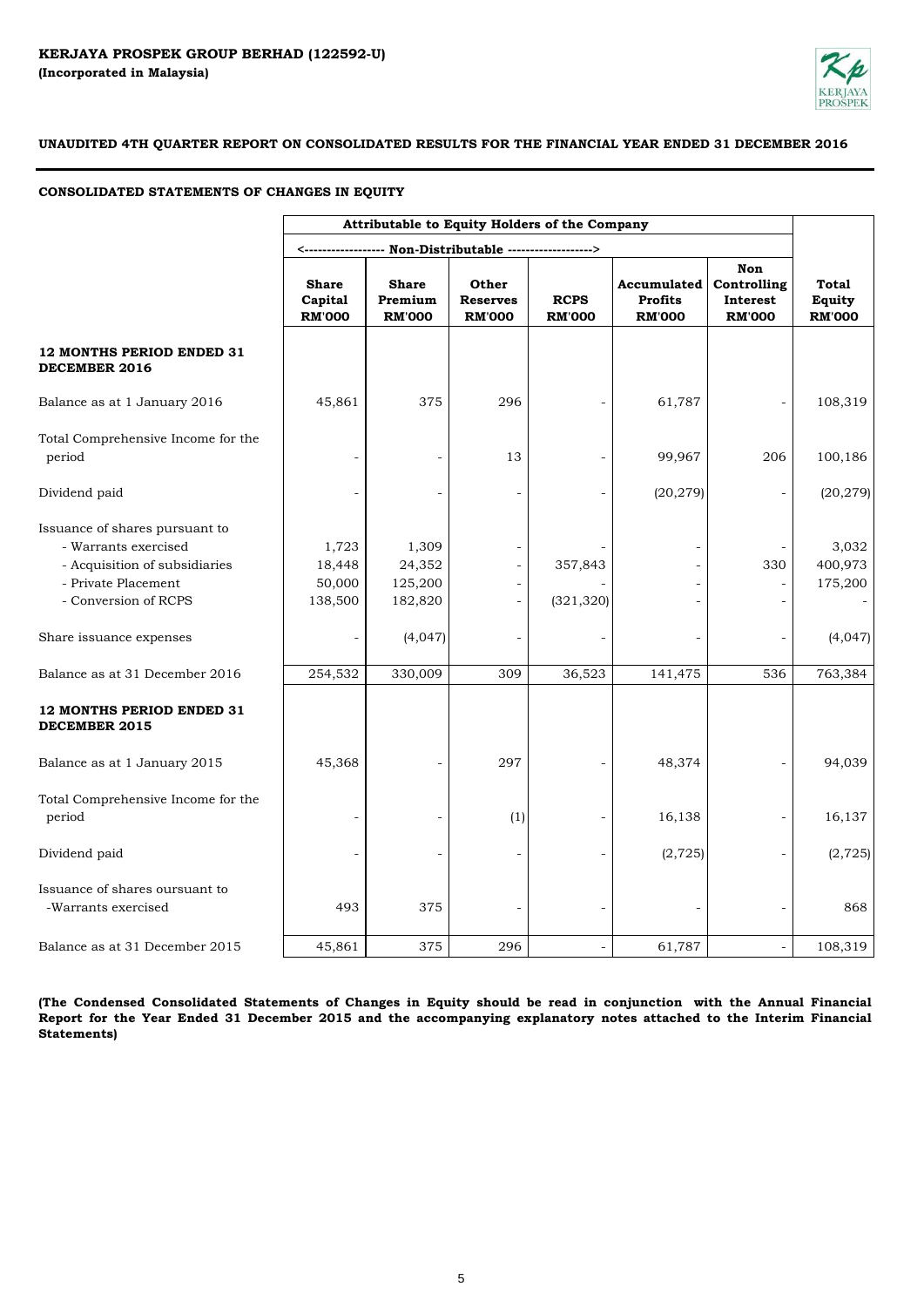

### **CONSOLIDATED CASHFLOW STATEMENT**

|                                                                                        | Current<br>period-to-date<br>ended<br>31.12.2016 | Corresponding<br>period-to-date<br>ended<br>31.12.2015 |
|----------------------------------------------------------------------------------------|--------------------------------------------------|--------------------------------------------------------|
|                                                                                        | (RM'000)                                         | (RM'000)                                               |
|                                                                                        | (UNAUDITED)                                      | (AUDITED)                                              |
| <b>CASH FLOWS FROM OPERATING ACTIVITIES</b>                                            |                                                  |                                                        |
| Profit before tax                                                                      | 133,527                                          | 22,300                                                 |
| Adjustment for:                                                                        |                                                  |                                                        |
| Amortisation and depreciation of property, plant and equipments                        | 12,941                                           | 1,161                                                  |
| Non-cash items                                                                         | (2, 479)                                         | (1,639)                                                |
| Operating Profit Before Working Capital Changes                                        | 143,989                                          | 21,822                                                 |
| Changes in working capital:                                                            |                                                  |                                                        |
| Net change in operating assets                                                         | (47,096)                                         | (58, 306)                                              |
| Net change in operating liabilities                                                    | 8,669<br>105,562                                 | 18,164                                                 |
| Net Cash Generated from /(Used in) Operations<br>Income tax paid                       | (30, 352)                                        | (18, 320)<br>(5,208)                                   |
| Interest paid                                                                          | (813)                                            | (104)                                                  |
| Interest received                                                                      | 3,292                                            | 322                                                    |
| Net Cash Generated from/ (Used in) Operating Activities                                | 77,689                                           | (23, 310)                                              |
|                                                                                        |                                                  |                                                        |
| CASH FLOW FROM INVESTING ACTIVITIES                                                    |                                                  |                                                        |
| Acquisition of property, plant and equipments                                          | (85, 357)                                        | (663)                                                  |
| Acquisition of investment properties                                                   |                                                  | (2, 171)                                               |
| Acquisition of intangible assets                                                       | (80)                                             | (24)                                                   |
| Acquisition of subsidiaries, net of cash acquired (Note 1)                             | (19,087)                                         |                                                        |
| Net Cash Used In Investing Activities                                                  | (104, 524)                                       | (2, 858)                                               |
|                                                                                        |                                                  |                                                        |
| CASH FLOW FROM FINANCING ACTIVITES                                                     |                                                  |                                                        |
| Proceeds from issuance of shares                                                       | 171,153                                          | 493                                                    |
| Proceeds from exercise of warrants<br>Proceeds from issuance of ordinary shares to NCI | 3,033<br>330                                     | 375                                                    |
| Repayment of short term borrowing                                                      | (422)                                            |                                                        |
| Usage of trust receipts                                                                | 4,836                                            |                                                        |
| Dividend paid during the period                                                        | (20, 279)                                        | (2, 725)                                               |
| Net Cash Generated From/(Used in) Financing Activities                                 | 158,651                                          | (1, 857)                                               |
| NET INCREASE/(DECREASE) IN CASH AND CASH EQUIVALENTS                                   | 131,816                                          | (28, 025)                                              |
| EFFECT OF EXCHANGE RATE CHANGES                                                        | 13                                               | (1)                                                    |
| CASH AND CASH EQUIVALENTS AT BEGINNING OF PERIOD                                       | 601                                              | 28,627                                                 |
| CASH AND CASH EQUIVALENTS AT END OF PERIOD                                             | 132,430                                          | 601                                                    |
|                                                                                        |                                                  |                                                        |
| CASH AND CASH EQUIVALENTS AT END OF PERIOD CONSIST OF:                                 |                                                  |                                                        |
| Cash and Bank Balances                                                                 | 71,490                                           | 11,796                                                 |
| <b>Fixed Deposits</b>                                                                  | 60,940                                           |                                                        |
| Less: Bank Overdraft                                                                   |                                                  | (11, 195)                                              |
|                                                                                        | 132,430                                          | 601                                                    |
| CASH AND CASH EQUIVALENTS AT BEGINNING OF PERIOD CONSIST OF:                           |                                                  |                                                        |
| Cash and Bank Balances                                                                 | 11,796                                           | 28,627                                                 |
| Less: Bank Overdraft                                                                   | (11, 195)                                        |                                                        |
|                                                                                        | 601                                              | 28,627                                                 |

**(The Condensed Consolidated Cashflow Statements should be read in conjunction with the Annual Financial Report for the Year Ended 31 December 2015 and the accompanying explanatory notes attached to the Interim Financial Statements)**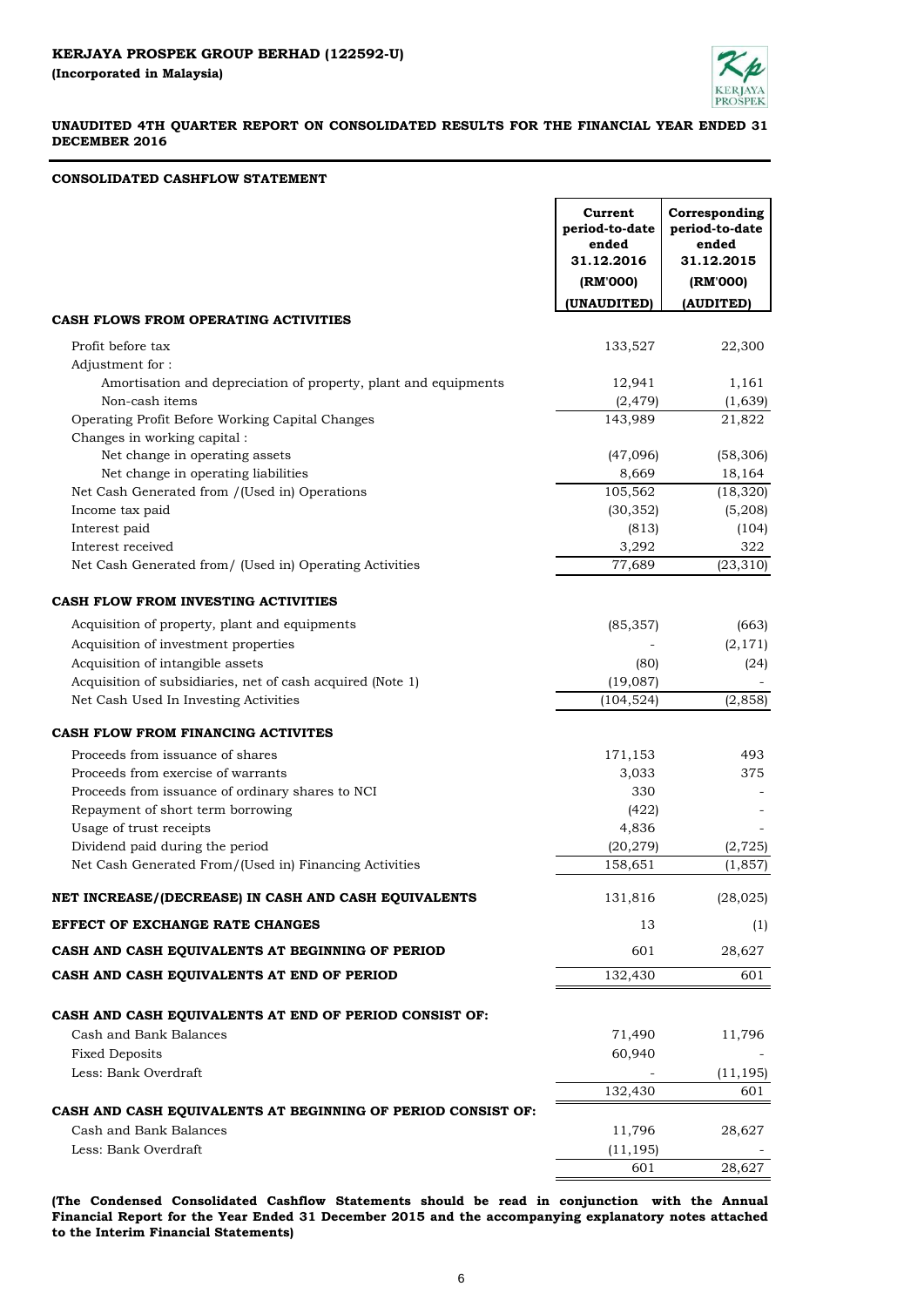

# **CONSOLIDATED CASHFLOW STATEMENT (CONT'D)**

Fair value for identifiable assets acquired and liabilities assumed as follows:

|                                  | (RM'000)   |
|----------------------------------|------------|
| Fixed Assets                     | 52,823     |
| Deferred Tax Assets              | 1,719      |
| Cash and equivalents             | 36,113     |
| Trade Receivables                | 241,105    |
| Other Receivables and Prepayment | 30,150     |
| Other assets                     | 12         |
| Short-term Borrowings            | (421)      |
| Trade Payable and accrued        | (114, 807) |
| Other payables & accruals        | (15, 103)  |
| Income Tax Payable               | (4,360)    |
| Other liabilities                | (118, 885) |
| Deferred Tax                     | (3,480)    |
| Total net identifiable assets    | 104,866    |

### **Goodwill**

Goodwill was recognised as a result of the acquisitons as follow:

|                                        | (RM'000)   |
|----------------------------------------|------------|
| Total purchase consideration           | 458.000    |
| Less: value of net identifiable assets | (104, 866) |
|                                        | 353.134    |

The goodwill is attributable mainly to the skills and technical talent of the acquiree's work force and the synergies expected to be achieved from integrating the companies into the Group's existing construction business.

### **Note 1**

The cash outflow on the acquisition is as follow:

|                                                    | (RM'000)  |
|----------------------------------------------------|-----------|
| Purchase consideration satisfied by cash           | 55.200    |
| Cash and cash equivalents of subsidiaries acquired | (36, 113) |
| Net cash outflow of the group                      | 19.087    |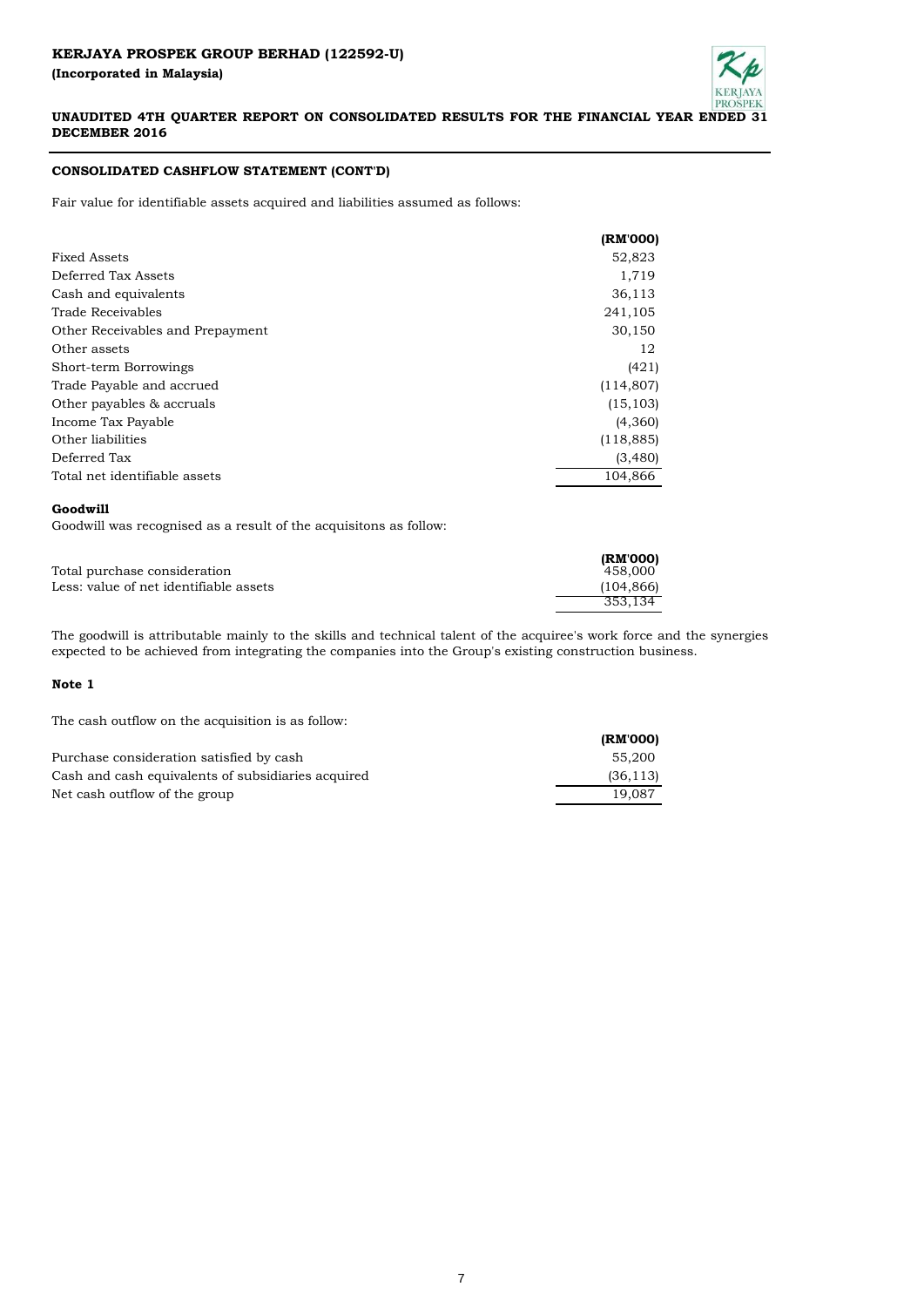

### **INFORMATION REQUIRED BY MALAYSIAN FINANCIAL REPORTING STANDARD (MFRS) 134**

### **A1. Corporate Information**

Kerjaya Prospek Group Berhad is a public limited company incorporated and domiciled in Malaysia, and is listed on the Bursa Malaysia Securities Berhad. The registered office is located at No. 802, 8th Floor, Block C, Kelana Square, 17 Jalan SS7/26, 47301 Petaling Jaya, Selangor. The principal place of business is located at No.1, 2nd Floor, Bangunan One Wangsa, Jalan Wangsa Permai, Taman Wangsa Permai, 52200 Kuala Lumpur.

### **A2. Malaysian Financial Reporting Standards ("MFRS")**

These consolidated financial statements for the financial year ended 31 December 2016 have been prepared in accordance with Malaysia Financial Reporting Standards (MFRS) and the requirements of the Companies Act, 1965 in Malaysia.

These consolidated financial statements have been prepared by applying accounting policies and method of computation consistent with those used in the preparation of the audited financial statements of the Group as at 31 December 2015, except for the adoption of the following new and revised Standards and Amendments.

|                                                                                                                                                                    | Effective for annual period |
|--------------------------------------------------------------------------------------------------------------------------------------------------------------------|-----------------------------|
| Description                                                                                                                                                        | beginning on or after       |
| Amendments to MFRSs contained in the document entitled<br>Annual Improvements 2012 - 2014 Cycle                                                                    | 1st January 2016            |
| MFRS 14, Regulatory Deferral Accounts                                                                                                                              | 1st January 2016            |
| Amendments to MFRS 11, Joint Arrangements – Accounting for<br>Acquisitions of Interests in Joint Operation                                                         | 1st January 2016            |
| Amendments to MFRS 116, Property, Plant and Equipment and<br>MFRS 138, Intangible Assets – Clarification of Acceptable<br>Methods of Depreciation and Amortisation | 1st January 2016            |
| Amendments to MFRS 116, Property, Plant and Equipment and<br>MFRS 141, Agriculture – Agriculture; Bearer Plants                                                    | 1st January 2016            |
| Amendments to MFRS 101, Presentation of Financial Statements<br>- Disclosure initiative                                                                            | 1st January 2016            |
| Amendments to MFRS 10, 12, 127 and 128                                                                                                                             | 1st January 2016            |
|                                                                                                                                                                    |                             |

The adoption of abovementioned Standards and Amendments will have no material impact to the financial statements of the Group and of the Company except for more extensive disclosures in the financial statements.

## **A3. Audit Report**

The audited financial statements for the preceding financial year ended 31 December 2015 were not subject to any qualification.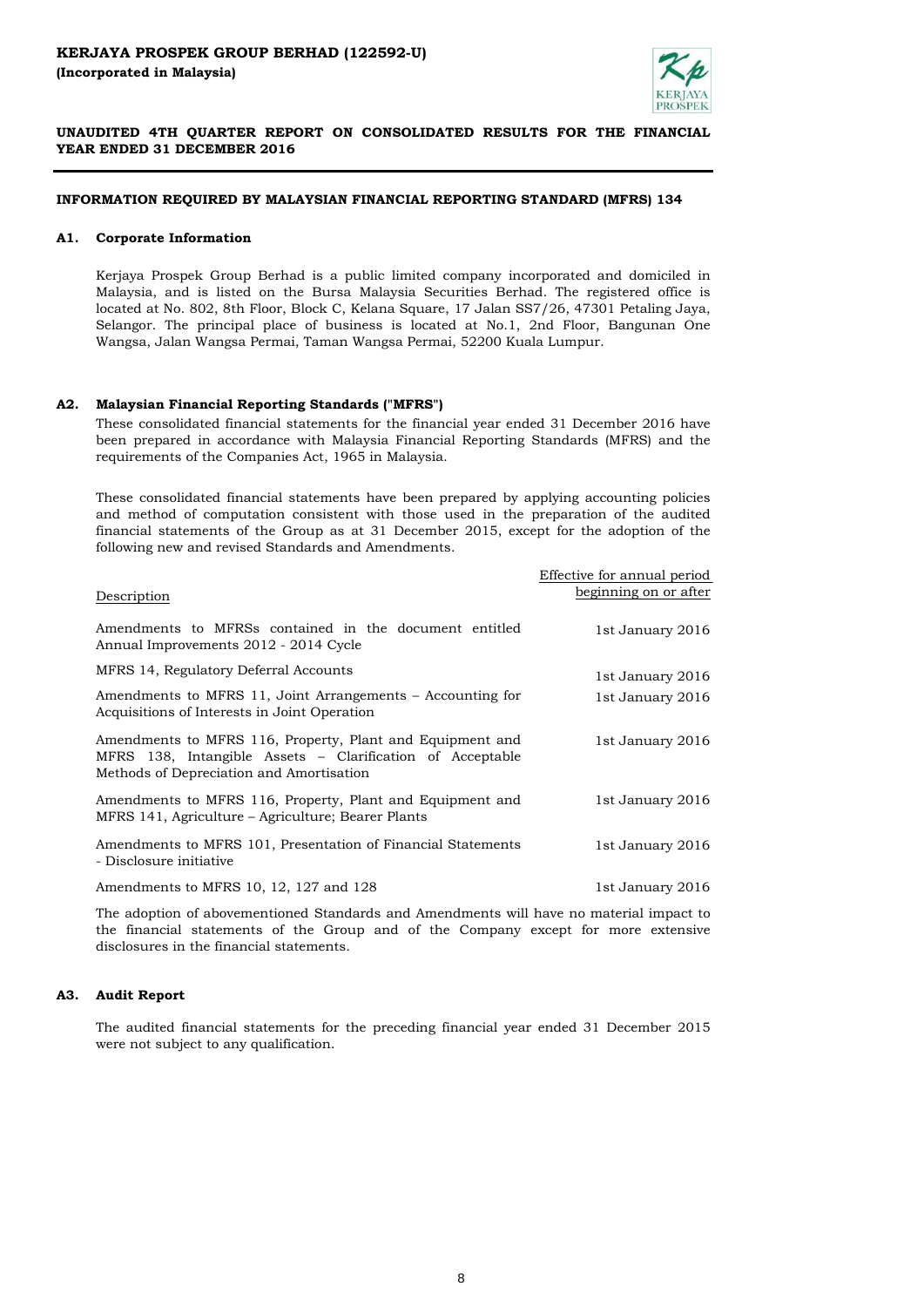

### **A4. Seasonal or Cyclical Factors**

The principal business operations of the Group are not significantly affected by any seasonal or cyclical factors.

#### **A5. Unusual Items**

There were no unusual items in the current quarter under review that affecting the assets, liabilities, equity, net income or cashflow of the Group.

#### **A6. Changes in Estimates**

There were no significant changes in estimates that have a material effect to the current quarter under review.

#### **A7. Debt and Equity Securities**

Save as disclosed below, there were no other issuance or repayment of debt and equity securities, share buy-backs, share cancellations, share held as treasury shares by the Group during the financial year.

- a) On 22nd January 2016, 36,896,552 of the Company's ordinary shares of RM0.50 each ("KPGB OS") were issued at RM1.16 per share as the result of the acquisition of the entire equity interest in Kerjaya Prospek (M) Sdn Bhd ("KPSB") for a purchase consideration of RM438 million ("KPSB Acquisition").
- b) On 22nd January 2016, 310,344,828 RCPS were issued at RM1.16 per RCPS as the result of the KPSB Acquisition. The holders of RCPS are entitled to receive dividends. RCPS do not carry the right to vote.
- c) Pursuant to the private placement ("PP") of up to 100 million new shares and the conversion of the RCPS, the Company has issued 377,000,000 KPGB OS during the financial year. The details of the issuance were as follows.
	- (i) On 30th March 2016, the Company has issued 40,000,000 KPGB OS at the issued price of RM1.65 per share to several placees under the PP exercise. Total gross proceeds raised from the placement exercise amounted to RM66,000,000.00. At the same time, 96,000,000 KPGB OS were issued at RM1.16 per share to Egovision Sdn Bhd arising from the conversion of RCPS. The conversion price of RM1.16 per RCPS was deemed settled by way of set-off against the issue price of the RCPS and no additional consideration paid on conversion ("set-off arrangement").
	- (ii) On 30th May 2016, 60,000,000 KPGB OS were issued at RM1.82 per share to several placees. The issuance being the final tranche under the PP exercise. Total gross proceeds raised from the placement exercise amounted to RM109,200,000.00. In addition, 181,000,000 KPGB OS were issued at RM1.16 per share as a result of the conversion of RCPS by the holders. The conversion price of RM1.16 per RCPS was deemed settled by way of set-off arrangement as defined in (c)(i) above.
- d) 3,446,400 KPGB OS were issued pursuant to the conversion of warrants 2007/2017 during the financial year under review at the exercise price of RM0.88 per share.

#### **A8. Dividends Paid**

On 19 July 2016, the Board of Directors has approved a single-tier interim dividend of 8% per ordinary share (based on ordinary share of RM0.50 each), in respect of the current financial year ending 31 December 2016. The total amount of RM20.279 million has been paid on 18 August 2016.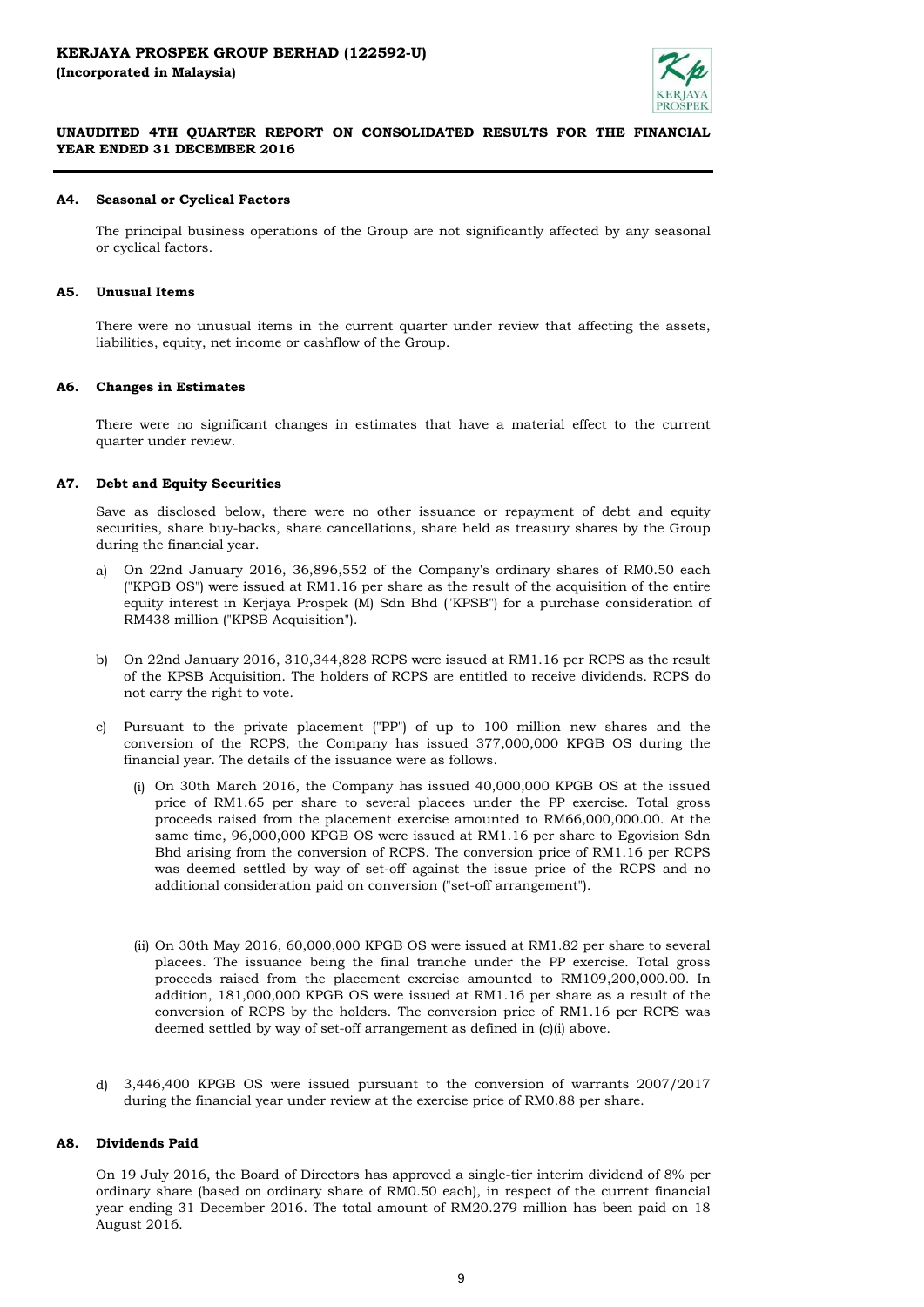

# **A9. Segmental Information**

## **FOR THE FINANCIAL YEAR ENDED 31 DECEMBER 2016**

|                          | Construction<br>(RM'000) | Manufacturing<br>(RM'000) | <b>Property</b><br>Development<br>(RM'000) | <b>Others</b><br>(RM'000) | Elimination<br>(RM'000) | Total<br>(RM'000) |
|--------------------------|--------------------------|---------------------------|--------------------------------------------|---------------------------|-------------------------|-------------------|
| External Revenue         | 762,763                  | 10,085                    | 32,290                                     | 232                       |                         | 805,370           |
| Inter Segment Revenue    | (195, 729)               | (818)                     |                                            | (232)                     | 196,779                 |                   |
| <b>RESULTS</b>           | 567,034                  | 9,267                     | 32,290                                     |                           | 196,779                 | 805,370           |
| Segmental Results        | 94,581                   | 6,211                     | 8,254                                      | 22,357                    | (31, 436)               | 99,967            |
| <b>OTHER INFORMATION</b> |                          |                           |                                            |                           |                         |                   |
| Segmental Assets         | 713,924                  | 109,570                   | 71,405                                     | 618,269                   | (433, 927)              | 1,079,241         |
| Segmental Liabilities    | 523,798                  | 111,358                   | 58,797                                     | 10,917                    | (389, 013)              | 315,857           |

# **FOR THE FINANCIAL YEAR ENDED 31 DECEMBER 2015**

|                          | Construction<br>(RM'000) | Manufacturing<br>(RM'000) | Property<br>Development<br>(RM'000) | <b>Others</b><br>(RM'000) | Elimination<br>(RM'000) | <b>Total</b><br>(RM'000) |
|--------------------------|--------------------------|---------------------------|-------------------------------------|---------------------------|-------------------------|--------------------------|
| <b>External Revenue</b>  | 54,816                   | 13,746                    | 10,411                              | $\qquad \qquad$           |                         | 78,973                   |
| Inter Segment Revenue    | 20,330                   | 763                       |                                     | $\overline{\phantom{a}}$  | (21,093)                |                          |
|                          | 75,146                   | 14,509                    |                                     |                           | (21,093)                | 78,973                   |
| <b>RESULTS</b>           |                          |                           |                                     |                           |                         |                          |
| Segmental Results        | 12,238                   | 1,946                     | 3,894                               | 2,727                     | (4,667)                 | 16,138                   |
| <b>OTHER INFORMATION</b> |                          |                           |                                     |                           |                         |                          |
| Segmental Assets         | 107,449                  | 99,641                    | 53,505                              | 37,341                    | (139, 531)              | 158,405                  |
| Segmental Liabilities    | 89,574                   | 71,101                    | 49,151                              | 41,839                    | (201, 579)              | 50,086                   |

As the business of the Group is engaged entirely in Malaysia, no reporting by geographical location of operation is presented.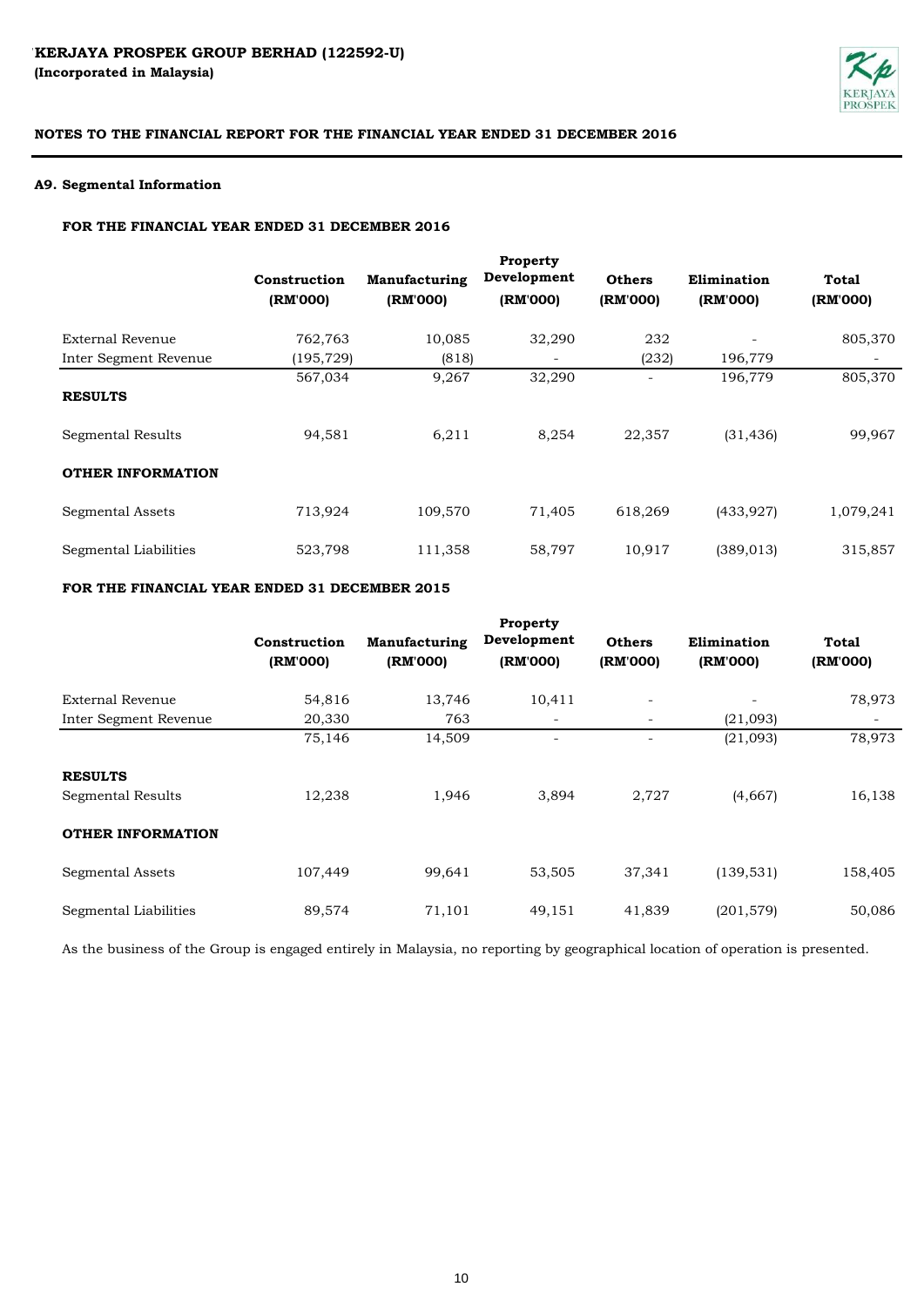

### **A9. Segmental Information (contd.)**

For management purposes, the Group is organised into business units based on their products and services, and has four (4) reportable operating segments as follow:

(i) Construction - Main building construction works, supply and installation of interior fixtures, fittings, lightings, cabinetry and related products, provision of contract workmanship and other related services.

(ii) Manufacturing - Manufacture, assemble, installation and sale of light fittings, furniture, kitchen cabinetry and related products.

(iii) Property Development - Development of residential and/or commercial properties.

(iv) Others - Investment holding and dormant companies.

## **Segment performance for the financial year ended 31 December 2016 as compared to corresponding preceding year ended 31 December 2015**

### **(i) Construction**

The performance of the construction segment has improved significantly following the acquisition of KPSB in January 2016. KPSB has contributed approximately RM733 million external revenue from its on-going projects. Also, included in construction segment is a project on land reclamation which involves dredging works which has recognised its first revenue of approximately RM8 million in the current financial year. The segmental profit correspondingly improved from RM12.24 million in corresponding preceding year to RM93.68 million in current financial year. With the increased revenue base, machineries, manpower and orderbooks on hand, the construction segment is expected to continue delivering positive results and be the main driver of the Group's turnover and profitability moving forward.

### **(ii) Manufacturing**

The manufacturing segment achieved a total revenue of RM10.08 million in current financial year, representing a decrease as compared to its preceding financial year of RM13.75 million. The segmental profit has also decreased by approximately RM0.74 million (after eliminated inter-company transactions). Overall, the profitability of the manufacturing segment has impacted by the material price hike as a result of the weakening of currency and overall soften of global economy as compared to prior years performance.

#### **(iii) Property Development**

The property development segment has recognised a revenue of RM32 million and a profit of RM8.25 million for the current financial year. The was derived from the Group's maiden development project known as Vista Residences @ Genting Highlands that had been soft-launched in January 2016. During the year, the development project has achieved an encouraging take-up rate of approximately 61% and is at approximately 55% of construction stage.

#### **(iv) Others**

Others refer to investment holding and dormant companies. A segmental loss of RM2.87 million recorded was mainly due to stamp duty paid on the shares transferred in relation to the acquisition of two (2) subsidiaries, processing fee incurred for securing bank facilities and interest expenses arising from the overdraft and revolving credit facilities utilised during the financial year.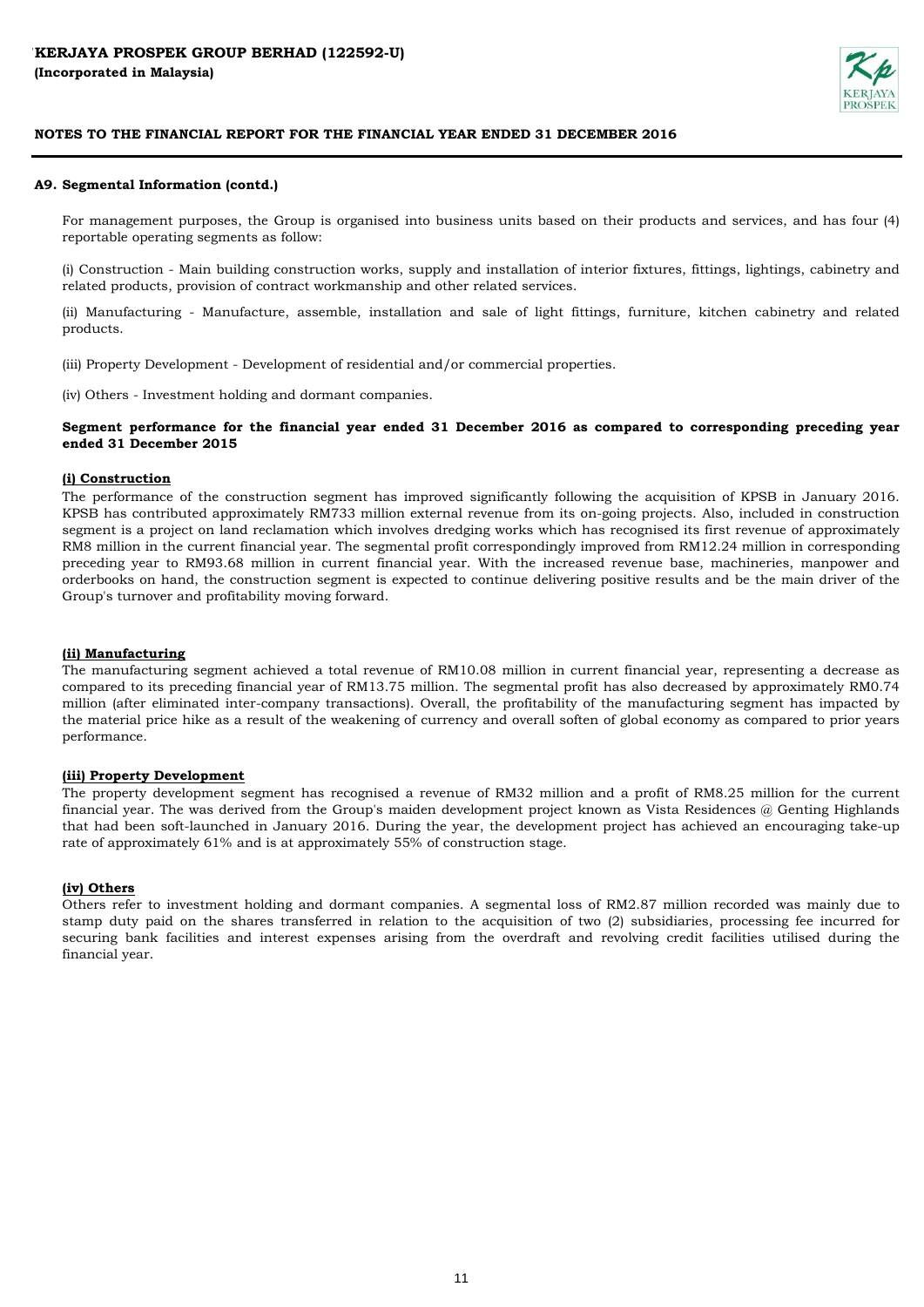

# **A10. Profit Before Tax**

|                                                                | Individual     | Cumulative<br><b>Ouarter</b> |  |
|----------------------------------------------------------------|----------------|------------------------------|--|
|                                                                | <b>Ouarter</b> |                              |  |
|                                                                | 31.12.2016     | 31.12.2016                   |  |
|                                                                | (RM'000)       | (RM'000)                     |  |
| Amortisation and depreciation of property, plant and equipment | 6,595          | 12,941                       |  |
| Interest income                                                | (1, 474)       | (3,292)                      |  |
| Interest expenses                                              | (47)           | 813                          |  |
| Realised foreign exchange loss                                 |                | 21                           |  |
| Gain on disposal of property, plant and equipment              | (449)          | (533)                        |  |
| Net fair value loss                                            | 329            | (533)                        |  |

Other than the above items, there were no exceptional items affecting the assets, liabilities, equity, net income or cashflow of the Group during the financial quarter under review.

# **A11. Subsequent Events**

There were no material events subsequent to the balance sheet date that affect the results of the Group for the financial year.

# **A12. Changes in Composition of the Group**

Saved as disclosed below, there were no changes in the composition of the Group during the financial quarter under review.

- (i) On 20th January, 2016, the shareholders of the Company had on the Extraordinary General Meeting unanimously approved, amongst others, the KPSB Acquisition and the proposed acquisition of the entire equity interest in Permatang Bakti Sdn Bhd ("PBSB") for a purchase consideration of RM20.0 million ("PBSB Acquisition"). Subsequently, the KPSB Acquisition and PBSB Acquisition have been completed on 21st January, 2016 in accordance to the respective terms in the Share Sales Agreements. Accordingly, KPSB and PBSB are now wholly-owned subsidiaries of the Company.
- (ii) On 7th March, 2016, the Company's wholly-owned subsidiary KPSB acquired a 70% equity interest in a company known as Future Rock Sdn. Bhd. ("Future Rock") represented by 70 ordinary shares of RM1.00 each for a total cash consideration of RM70.00. The remaining 30% equity interest is held by Sierra Hallmark Sdn. Bhd. Future Rock was incorporated on 3rd February, 2016. Future Rock is principally engaged in construction related businesses.
- (iii) On 9th August, 2016, the Company's wholly-owned sub-subsidiary, Kerjaya Machinery & Equipment Sdn Bhd ("KMachinery") (formerly known as Kerjaya Petroleum Sdn Bhd) had issued 299,998 new ordinary shares of RM1.00 each. 10% of the newly issued shares were allotted to Mohammad Nizar Bin Chek, being the minority shareholder. KMachinery is principally engaged in providing repair and maintenance services for heavy machineries.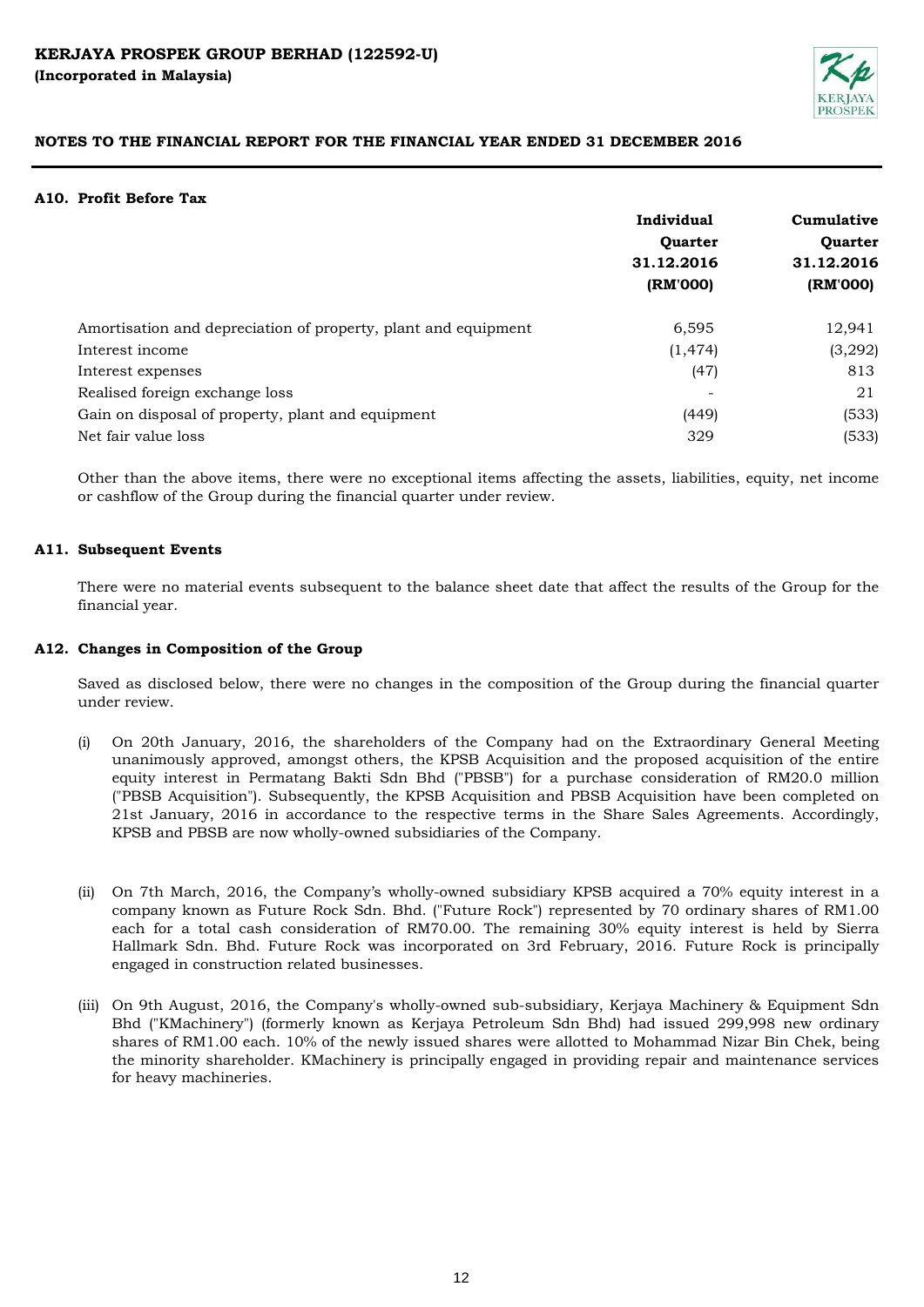

# **A13. Changes in Contingent Liabilities or Contingent Assets**

| (a) Contingent Liabilities<br>. | Cumulative |
|---------------------------------|------------|
|                                 |            |

|                                                                                             | <b>Ouarter</b><br>31.12.2016 |
|---------------------------------------------------------------------------------------------|------------------------------|
| Corporate guarantee given to banks for facilities granted to subsidiaries                   | 20,000                       |
| Corporate guarantee given to third parties for credit facilities granted to<br>subsidiaries | 39,193                       |
|                                                                                             | 59,193                       |
|                                                                                             |                              |

# (b) Contingent Assets

As at the date of this report, there were no contingent assets.

## **A14. Capital Commitments**

As at the date of this report, the Group has no material capital commitments.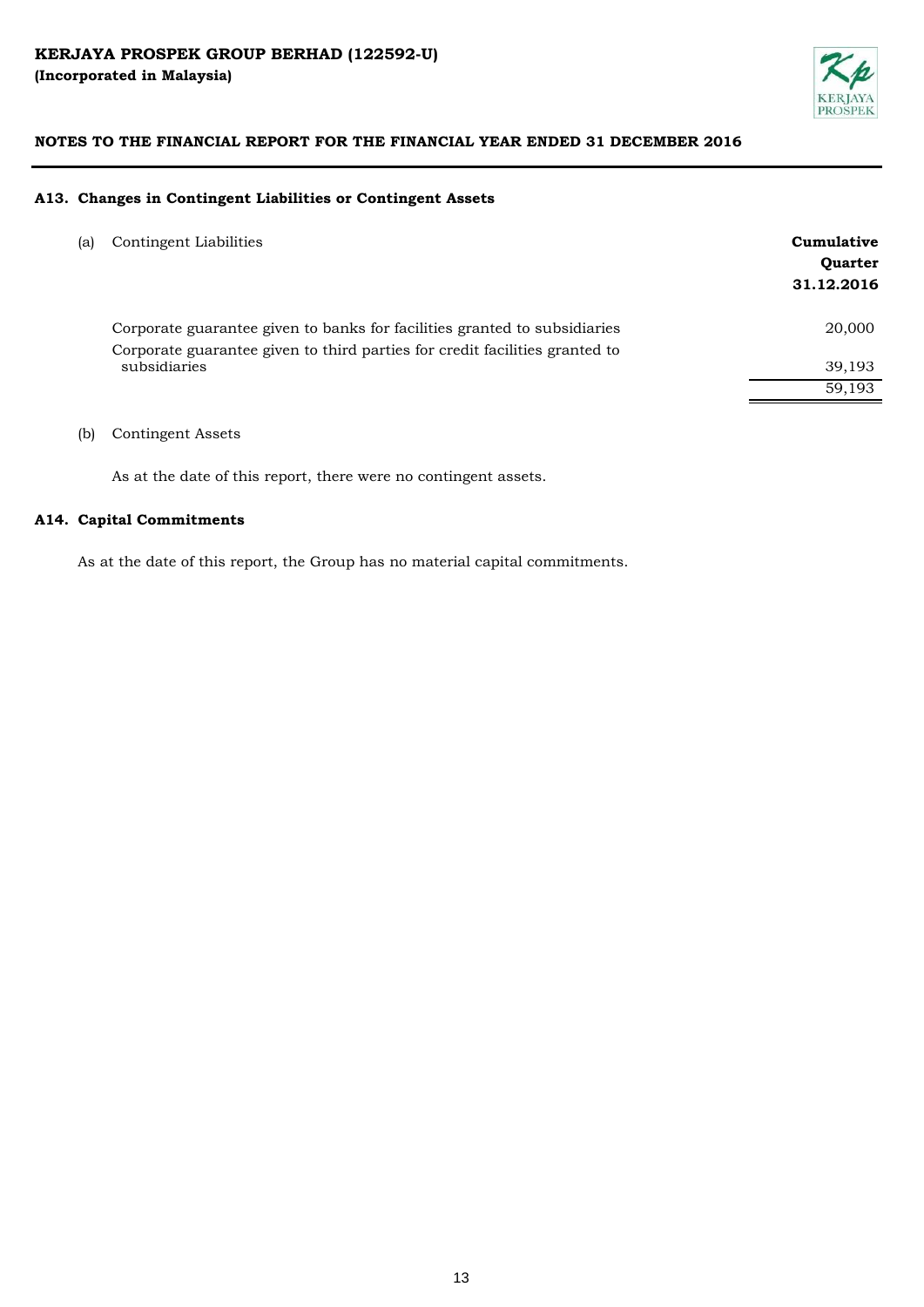

# **ADDITIONAL INFORMATION REQUIRED BY THE LISTING REQUIREMENTS OF BURSA SECURITIES**

# **B1. Review of Performance**

For the individual quarter under review, the Group recorded a revenue of RM235.49 million as compared to its corresponding preceding individual quarter of RM18.60 million. Along with the increase in revenue, Profit Before Tax ("PBT') in the current quarter has improved from its preceding quarter of RM6.64 million to RM34.52 million. The significant leap in both revenue and PBT comparing current individual quarter and corresponding preceding individual quarter is mainly attributed to the consolidation of the results derived from the newly acquired Kerjaya Prospek (M) Sdn Bhd and Permatang Bakti Sdn Bhd subsidiaries.

Overall, the Group has delivered a stronger result subsequent to the acquisition exercise where the cumulative revenue and PAT as at 31 December 2016 has increased significantly to RM805.37 million and RM100.17 million respectively. The outstanding performance especially in the construction segment has mitigated the slowdown in the manufacturing segment which was due to completion of existing projects and market competition. With the encouraging take up rate in the Group's property development project, the segment is also expected to contribute positively to the Group's earnings moving forward.

# **B2. Change in Results of Current Quarter Compared to Preceding Quarter**

|                   | Current       | Preceding<br>Quarter ended<br>30.09.2016 |  |
|-------------------|---------------|------------------------------------------|--|
|                   | Quarter ended |                                          |  |
|                   | 31.12.2016    |                                          |  |
|                   | (RM'000)      | (RM'000)                                 |  |
| Revenue           | 235,492       | 190,467                                  |  |
| Profit before tax | 34,521        | 33,791                                   |  |

For the current quarter under review, the Group posted a revenue and PBT of RM235.49 million and RM34.52 million respectively as compared to RM190.47 million and RM33.79 million respectively in its immediate preceding quarter. The quarter to quarter movement is relatively stable as all on going projects were at their planned progression and newly secured construction projects have yet to commence substantial works.

#### **B3. Current Year Prospects**

Following the completion of the previously announced proposed acquisitions in January 2016, the enlarged group is now equipped with more advanced machineries and skilled manpower that will enable it to participate in the tendering of larger scale projects and further gain access to a wider pool of well-established developers. As an enlarged group, our competitiveness and branding in the industry will be enhanced significantly. We will continue to exercise vigilance and prudence in achieving our objectives whilst expanding our construction activities under the current economic environment.

Despite the Group's objective to expand its core business in construction, it will maintain the manufacturing segment as part of its integrated and complimentary business to the construction segment and continue its property development projects.

Barring any unforeseen circumstances, the Group is cautiously optimistic of its businesses performance moving forward and will continue to sharpen its competitive edge to achieve sustainable growth in the market.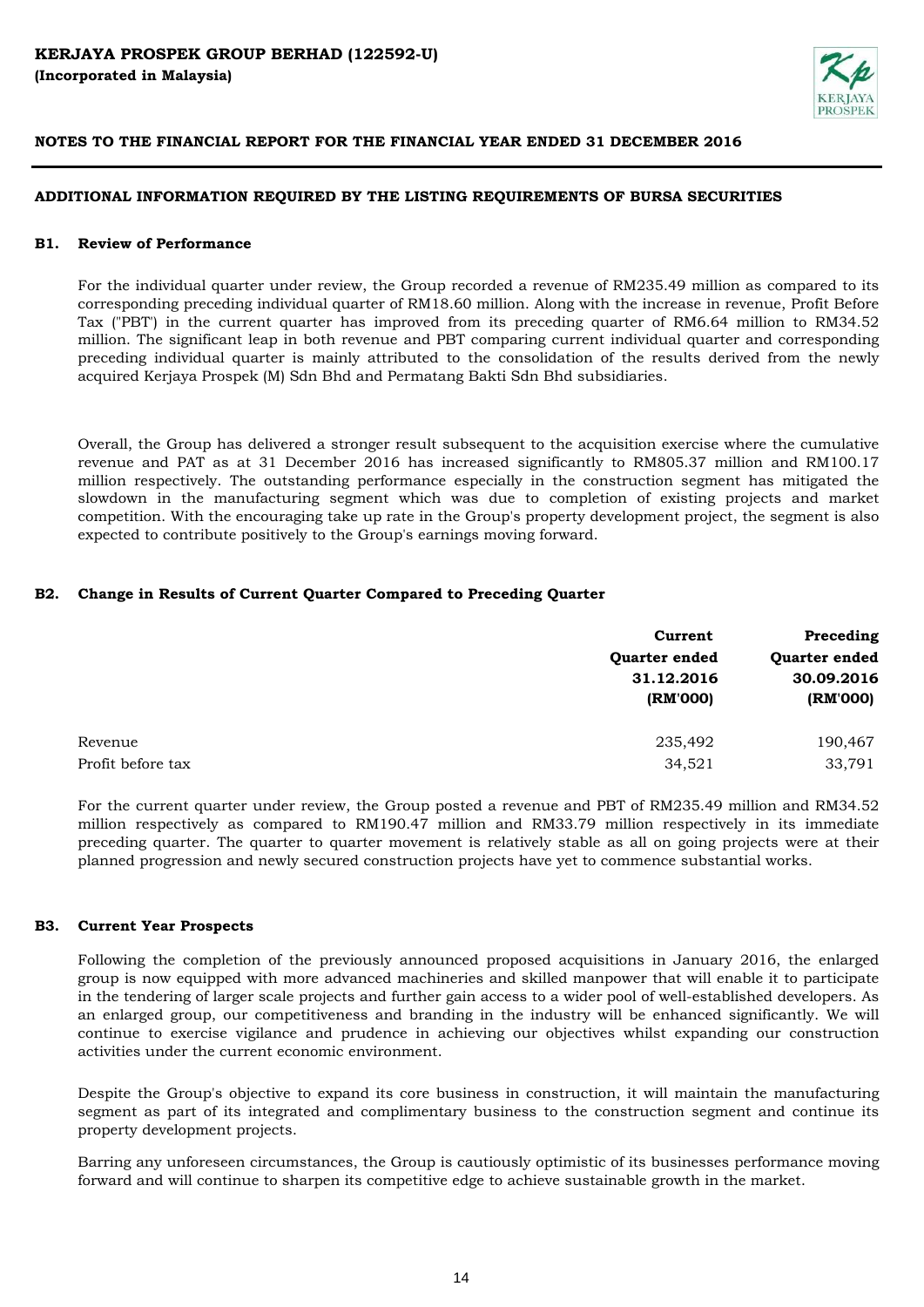

# **B4. Profit Forecast**

There were no profit forecast prepared or profit guarantee made by the Group.

#### **B5. Taxation**

|                                | Individual<br>Quarter<br>31.12.2016<br>(RM'000) | Cumulative<br>Quarter<br>31.12.2016<br>(RM'000) |
|--------------------------------|-------------------------------------------------|-------------------------------------------------|
| Malaysia income tax            |                                                 |                                                 |
| - current year                 | 3,939                                           | 28,549                                          |
| - in respect of previous years |                                                 | 5                                               |
|                                | 3,939                                           | 28,554                                          |
| Deferred tax                   |                                                 |                                                 |
| - current year                 | 4,257                                           | 4,775                                           |
| - in respect of previous years |                                                 | 25                                              |
|                                | 8,196                                           | 33,354                                          |

#### **B6. Quoted Securities**

There were no quoted securities as at the financial year.

#### **B7 Group Borrowings and Debt Securities**

Borrowings and debts securities have been fully repaid as at the financial year.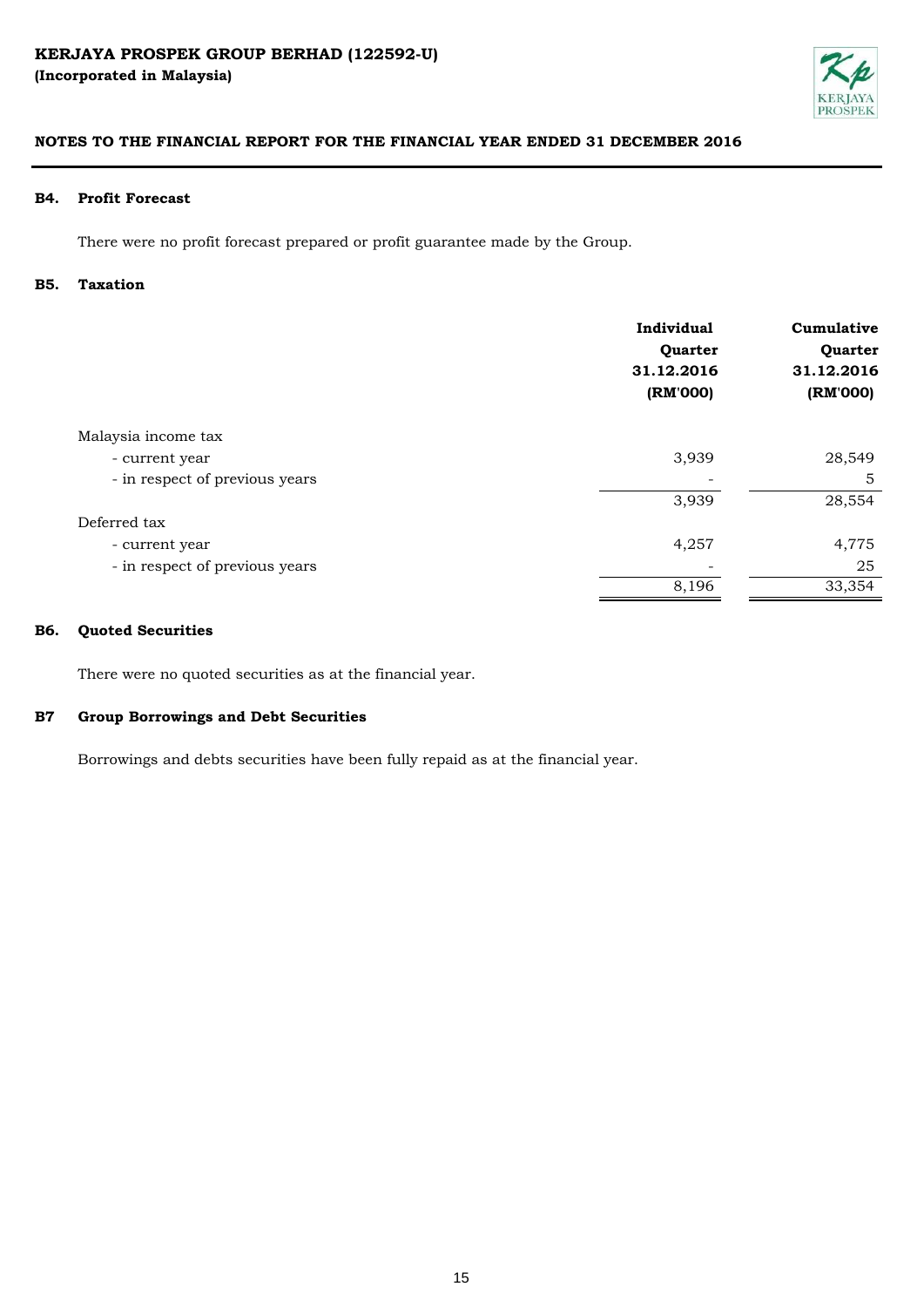

#### **B8. Status of Corporate Proposals Announced**

Saved as disclosed below, there is no other corporate proposals announced but pending completion as at the date of this report.

The Company had successfully placed out 40,000,000 and 60,000,000 new KPGB OS on 30th March, 2016 and 30th May, 2016 respectively, pursuant to the PP exercise. Total gross proceeds raised amounted to RM175.20 million. The gross proceeds will be utilised in the following manners:

|     | <b>Purposes</b>                                                                                                                                                     | Proposed<br>utilisation<br>(RM'000) | Utilisation as<br>at 31.12.16<br>(RM'000) | <b>Balance</b><br>(RM'000) |
|-----|---------------------------------------------------------------------------------------------------------------------------------------------------------------------|-------------------------------------|-------------------------------------------|----------------------------|
| (a) | Repayment of borrowings                                                                                                                                             | 55,200                              | 55,200                                    |                            |
| (b) | Defray the expenses in relation to Proposals<br>*Proposals, amongst others, refer to KPSB<br>Acquisition, PBSB Acquisition and proposed private<br><i>placement</i> | 9.980                               | 9.980                                     |                            |
| (c) | Working Capital                                                                                                                                                     | 110,020                             | 86,020                                    | 24,000                     |
|     |                                                                                                                                                                     | 175,200                             | 151.200                                   | 24,000                     |

#### **B9. Changes in Material Litigation**

Saved as disclosed below, there were no pending material litigations for the Group as at the date of this report.

KPSB claimed against Lembaman Development Sdn. Bhd ("LDSB") for an outstanding contract sum of RM6,346,246.10 due and owing by LDSB to KPSB, for work done and completed by KPSB in relation to a project known as "Proposed Mixed Development (Tower A, B, C, D and Block W, X, Y) on Lots 3254, 3255 and 7722, Lebuhraya Thean Teik, Mukim 13, D.T.L. Penang. LDSB in return had filed a counterclaim against KPSB claiming for, inter alia, the amount of RM2,340,000.00 as liquidated and ascertained damages, total costs (to be assessed) incurred for making good defects, general damages and costs ("Counter Claim").

KPSB has on 16th April 2015 filed an Order 14 application (i.e. summary judgement) with the Court against LDSB, claiming for, inter alia, a sum of RM6,346,246.10, together with interest and costs. The court has fixed 15th January 2016 as case management pending settlement in view that the parties are in the midst of negotiations towards settlement.

On 4th May 2016, KPSB and LDSB have reached mutual agreement after negotiation being carried out that a total of RM6,386,000 will be the final settlement amount payable by LDSB to KPSB. KPSB has received the full settlement of total RM6,386,000 from LDSB via cheques on 21st July 2016. Upon clearance of the cheques, all the present legal proceedings have been withdrawn with no order as to costs and no liberty to file afresh.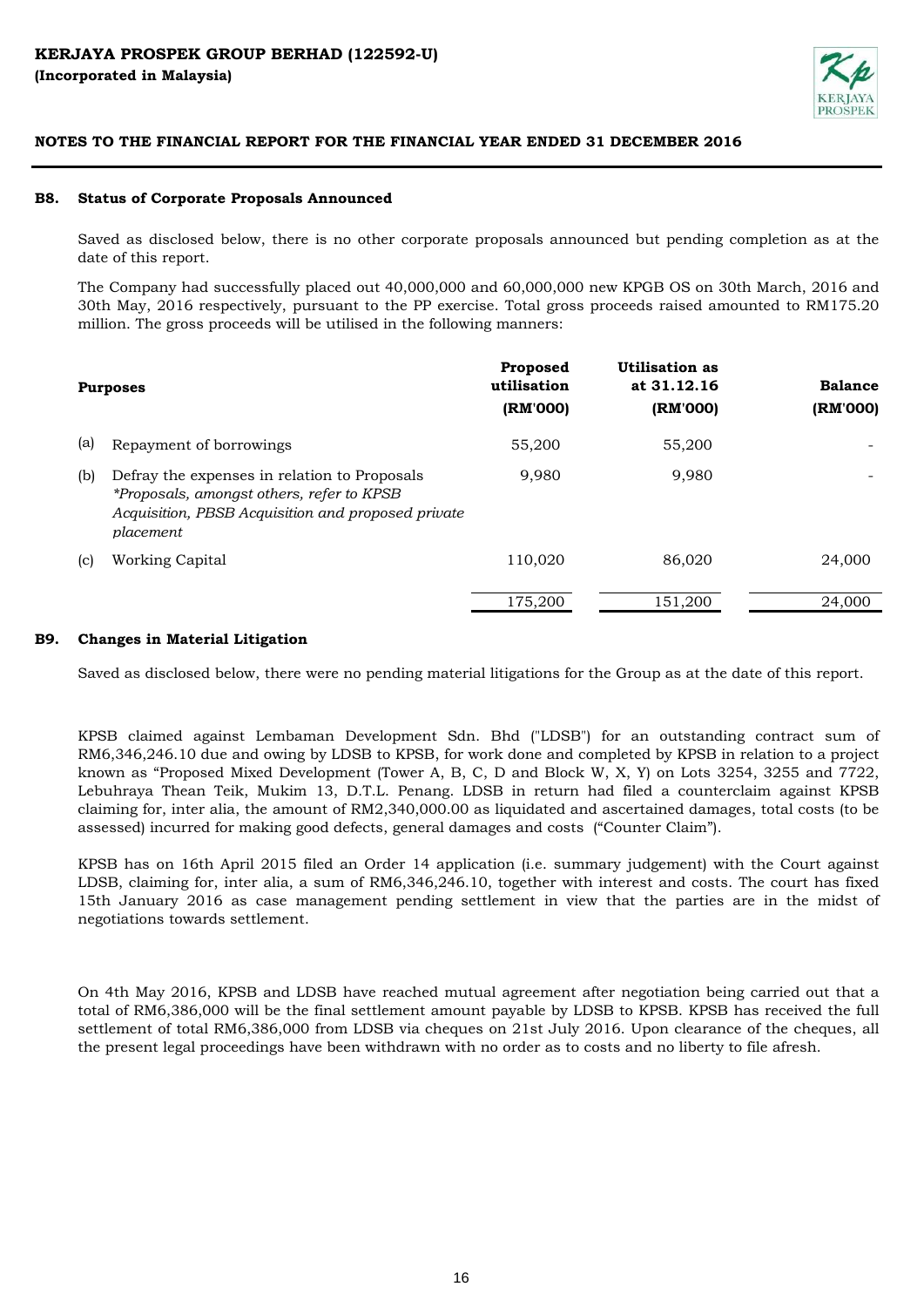

# **B10. Dividend**

No interim dividend has been declared for the current quarter under review.

# **B11. Derivatives and Fair Value Changes of Financial Liabilities**

- (a) There were no derivaties as at the current quarter under review.
- (b) The fair value changes arising from discounting future retention sum receivables and retention sum payables to present value for the current quarter under review has been accounted accordingly. The net fair value loss for the financial year amounted to approximately RM367,000.

# **B12. Sales of unquoted investments and/or properties**

There were no sales of unquoted investments and/or properties as at current quarter under review.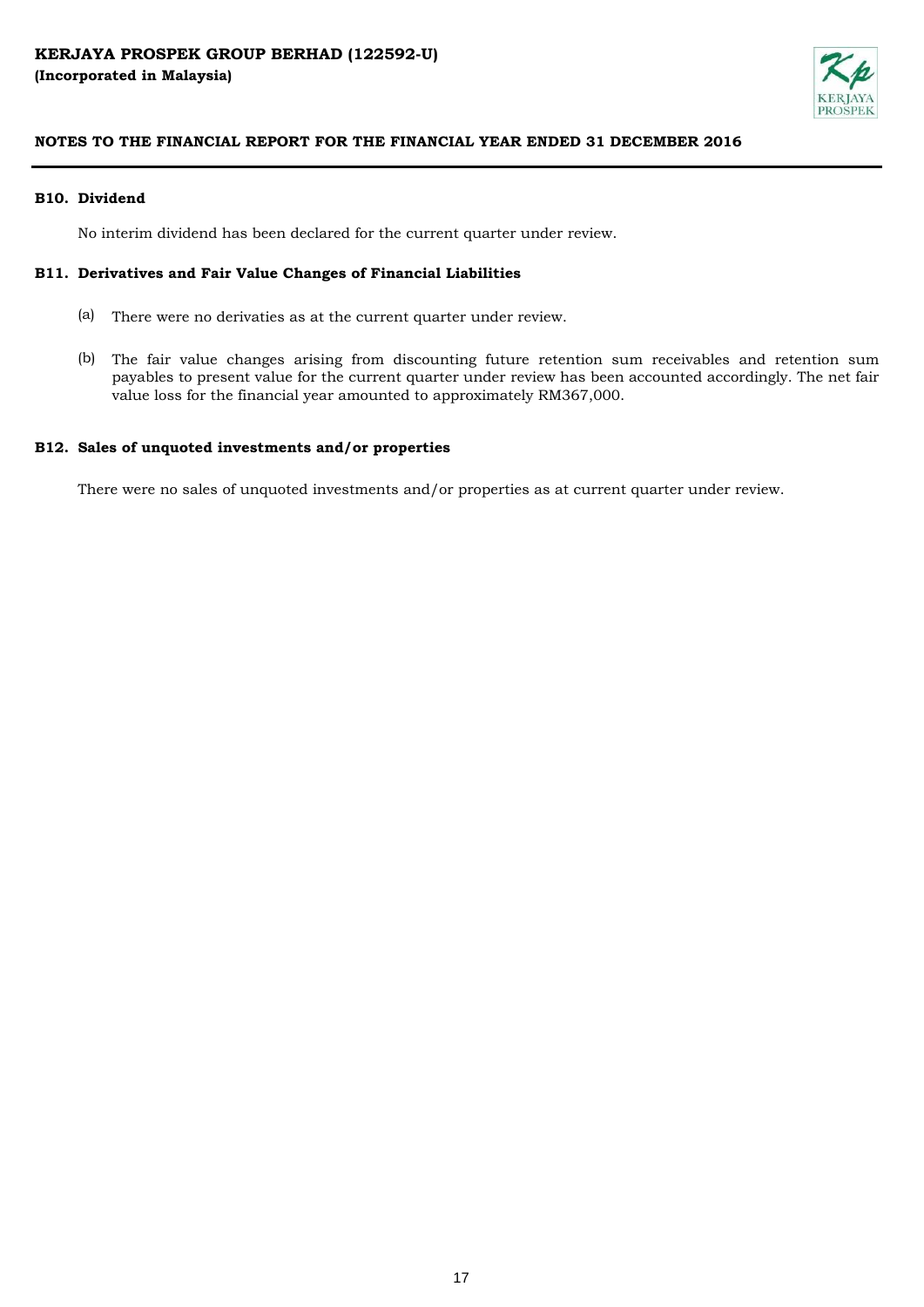

## **B13. Earnings Per Share**

|                                                                               | <b>Individual Quarter Ended</b> |            | <b>Cumulative Quarter Ended</b> |            |
|-------------------------------------------------------------------------------|---------------------------------|------------|---------------------------------|------------|
|                                                                               | 31.12.2016                      | 31.12.2015 | 31.12.2016                      | 31.12.2015 |
| <b>Earnings</b>                                                               |                                 |            |                                 |            |
| Profit attributable to owners of the Company (RM'000)                         | 26,216                          | 4,756      | 99,967                          | 16,138     |
| a) Basic                                                                      |                                 |            |                                 |            |
| Weighted average number of ordinary shares ('000)                             | 508,521                         | 91,501     | 372,032                         | 90,969     |
| Basic Profit per share attributable to equity holders<br>of the Company (Sen) | 5.16                            | 5.20       | 26.87                           | 17.74      |

## **b) Diluted**

For the purpose of calculating diluted earnings per share, the profit attributable to the equity holders of the Company and the weighted average number of ordinary shares issued during the year have been adjusted for the dilutive effects of all potential ordinary shares, i.e. exercise of warrants

| <b>Earnings</b>                                                                     | <b>Individual Quarter Ended</b> |            | <b>Cumulative Quarter Ended</b> |            |
|-------------------------------------------------------------------------------------|---------------------------------|------------|---------------------------------|------------|
|                                                                                     | 31.12.2016                      | 31.12.2015 | 31.12.2016                      | 31.12.2015 |
| Profit attributable to owners of the Company (RM'000)                               | 26,216                          | 4,756      | 99.967                          | 16,138     |
| Weighted average number of ordinary shares ('000)                                   | 508,521                         | 91,501     | 372,032                         | 90,969     |
| Effect of dilution of warrants ('000)                                               | 13,510                          | 11,586     | 13,537                          | 11,347     |
| Effect of dilution of RCPS ('000)                                                   | 33,345                          | $N/A^*$    | 33,345                          | $N/A^*$    |
| Adjusted weighted average number of ordinary shares<br>in issue and issuable ('000) | 555,376                         | 103.087    | 418,914                         | 102,316    |
| Diluted Profit per share attributable to equity<br>holders of the Company (Sen)     | 4.72                            | 4.61       | 23.86                           | 15.77      |

**\*** The outstanding warrants have been excluded from the computation of fully diluted earnings per shares as the exercise of warrants to ordinary shares would be anti-dilutive. There were no other transactions involving the potential dilution of ordinary shares outstanding.